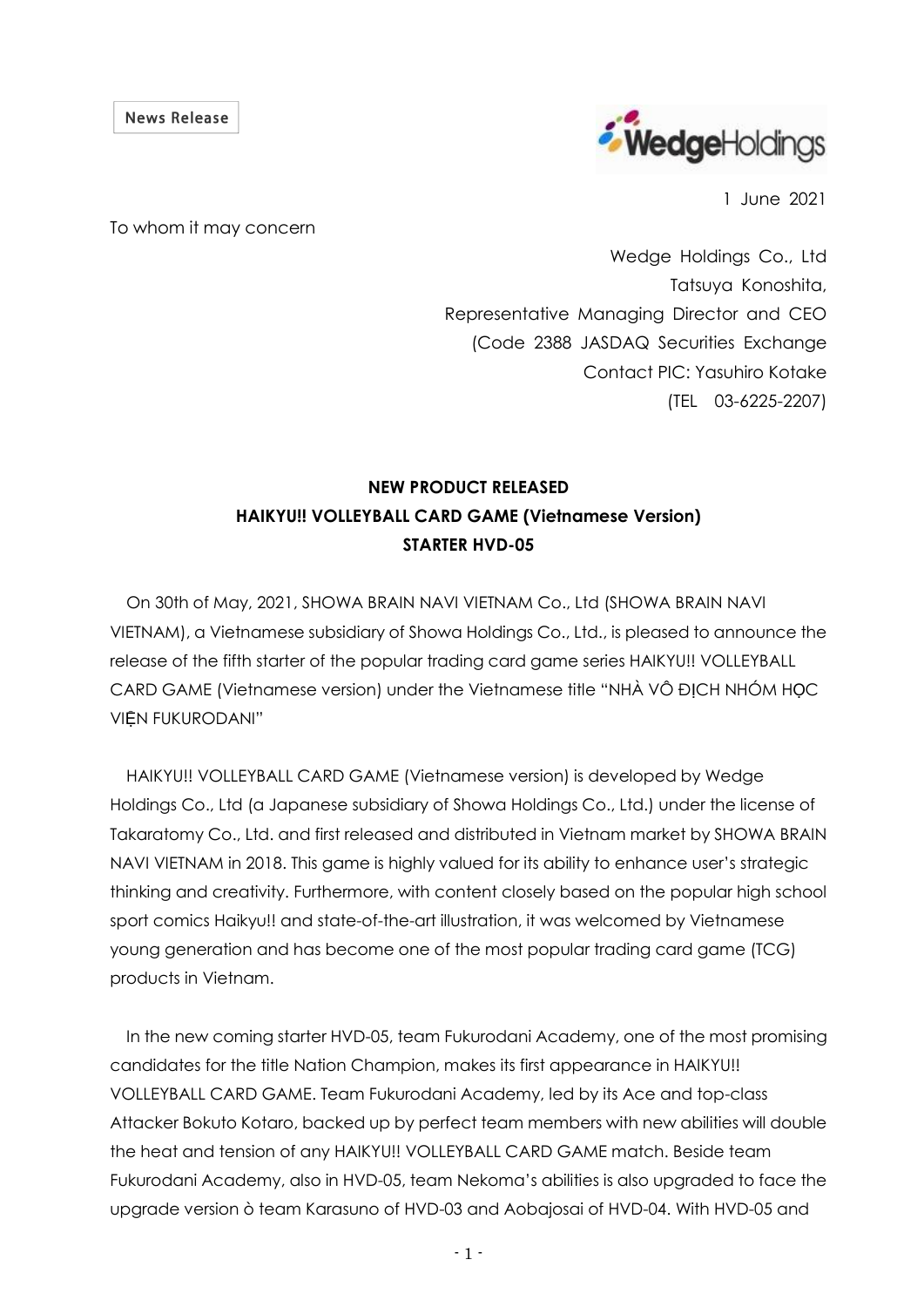team Fukurodani Academy appearance, now all of the 5 teams from the original Haikyu!! comic are participating in HAIKYU!! VOLLEYBALL CARD GAME and fans can choose to play with a deck of their favorite team or build a deck by combining their favorite character from various team, thus make the game more and more exciting.

With an aim to provide users with opportunities to play together while coping with the social distance of the Covid 19 pandemic upheaval, we have stared organized our game events on virtual platform such as ZOOM since 2020. By doing this, our users still can continue to enjoy playing Haikyu!! TCG together. Through virtual events and tournaments, for the first-time users from different part of the country can now come and compete together conveniently thus keep the community growing strongly, at the same time keep our users safe and happy while complying with the social distancing measures.

Also, in an effort to keep complying with the regulations during the pandemic, new product Starter HVD-05 of HAIKYU!! VOLLEYBALL CARD GAME was launched on an online event. the professionally planned event received a great deal of attentions and interactions from users across the county. The new product HAIKYU!! VOLLEYBALL CARD GAME Starter HVD-05 is certain to become a new phenomenon in Vietnam TCG market.

Wedge Holdings engages in providing new TCG products in Asia and will continuously expand our content business in this market. We believe that HAIKYU!! VOLLEYBALL CARD GAME will pave a way for future expanding of our content business in Vietnam market.

## About Showa Brain Navi Vietnam Co., Ltd.

Address: Room 1.3, Floor 1, 03 Phan Van Dat Street, Ben Nghe Ward, District 1, Ho Chi Minh City, Vietnam

Showa Brain Navi Vietnam Co., Ltd. is a subsidiary of Showa Holdings Co., Ltd. established in 2015 specified in content business including importing, distributing trading card game products, consulting content related business and promoting Japanese content products in Vietnam market.

## About「Haikyu!! Volleyball Card Game」

A TCG released in Japan by Takaratomy in 2014, based on the manga Haikyu!! written by Furudate Haruichi published by Shueisha Inc. since 2012. The Vietnamese version of this manga is also published in Vietnam by Kim Dong Publishing House under the title 「Haikyu!! Chàng khổng lồ tí hon」.

「Haikyu!! Volleyball Card Game」Vietnamese version is the first Vietnamese TCG officially released in Vietnam market.

For further information please contact:

Ms. Miharu Tsuchiya

Managing Director

Showa Brain Navi Vietnam Co. Ltd.